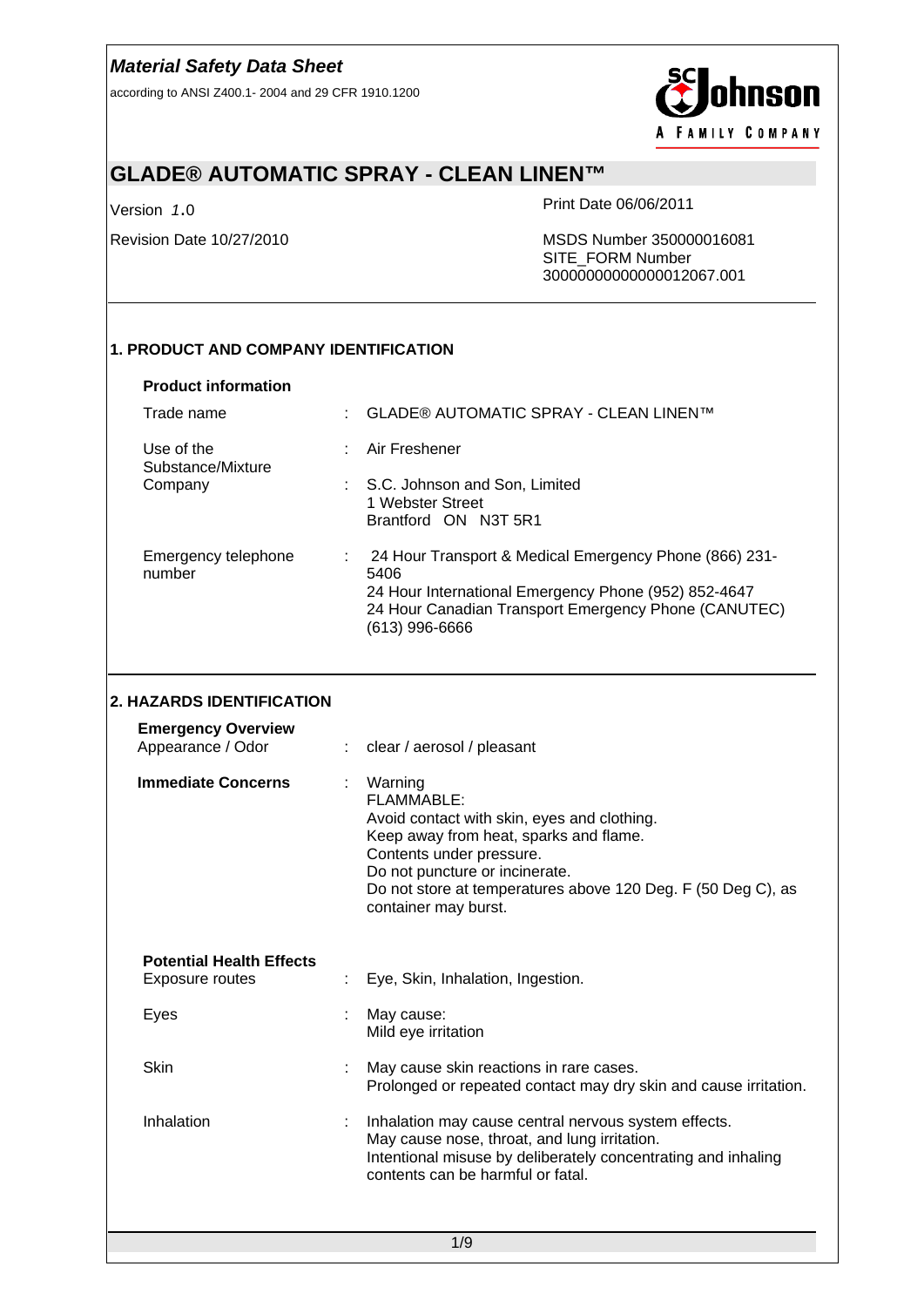according to ANSI Z400.1- 2004 and 29 CFR 1910.1200



## **GLADE® AUTOMATIC SPRAY - CLEAN LINEN™**

Version *1*.0 Print Date 06/06/2011

Revision Date 10/27/2010 MSDS Number 350000016081 SITE\_FORM Number 30000000000000012067.001 Ingestion : May cause irritation to mouth, throat and stomach. May cause abdominal discomfort. Causes headache, drowsiness or other effects to the central nervous system. Aggravated Medical : Persons with pre-existing skin disorders may be more

| Aggravated Medical<br>Condition | $\therefore$ Persons with pre-existing skin disorders may be more<br>susceptible to irritating effects.<br>Individuals with chronic respiratory disorders such as asthma,<br>chronic bronchitis, emphysema, etc. may be more susceptible<br>to irritating effects. |
|---------------------------------|--------------------------------------------------------------------------------------------------------------------------------------------------------------------------------------------------------------------------------------------------------------------|
|                                 |                                                                                                                                                                                                                                                                    |

### **3. COMPOSITION/INFORMATION ON INGREDIENTS**

Hazardous chemicals present at or above reportable levels as defined by OSHA 29 CFR 1910.1200 or the Canadian Controlled Products Regulations are listed in this table:

| <b>Chemical Name</b>     | CAS-No. | Weight percent  |
|--------------------------|---------|-----------------|
| Ethyl alcohol            | 64-17-5 | $30.00 - 60.00$ |
| <b>Isobutane</b>         | 75-28-5 | $30.00 - 60.00$ |
| Propane                  | 74-98-6 | $5.00 - 10.00$  |
| Fragrance - Trade Secret | Mixture | $1.00 - 5.00$   |

For additional information on product ingredients, see www.whatsinsidescjohnson.com.

| <b>4. FIRST AID MEASURES</b>             |                                                                                                                                                                                     |
|------------------------------------------|-------------------------------------------------------------------------------------------------------------------------------------------------------------------------------------|
| Eye contact                              | Rinse with plenty of water. Get medical attention if irritation<br>develops and persists.                                                                                           |
| Skin contact                             | Rinse with plenty of water. Get medical attention if irritation<br>develops and persists.                                                                                           |
| Inhalation                               | Remove to fresh air. If breathing is affected, get medical<br>attention.                                                                                                            |
| Ingestion                                | If swallowed, DO NOT induce vomiting unless directed to do so<br>by medical personnel. Never give anything by mouth to an<br>unconscious person. Get medical attention immediately. |
| $F(RF, F(A), F(R), A, H(F, A), R, F(A))$ |                                                                                                                                                                                     |

#### **5. FIRE-FIGHTING MEASURES**

| Suitable extinguishing | : Use water spray, alcohol-resistant foam, dry chemical or |
|------------------------|------------------------------------------------------------|
| media                  | carbon dioxide.                                            |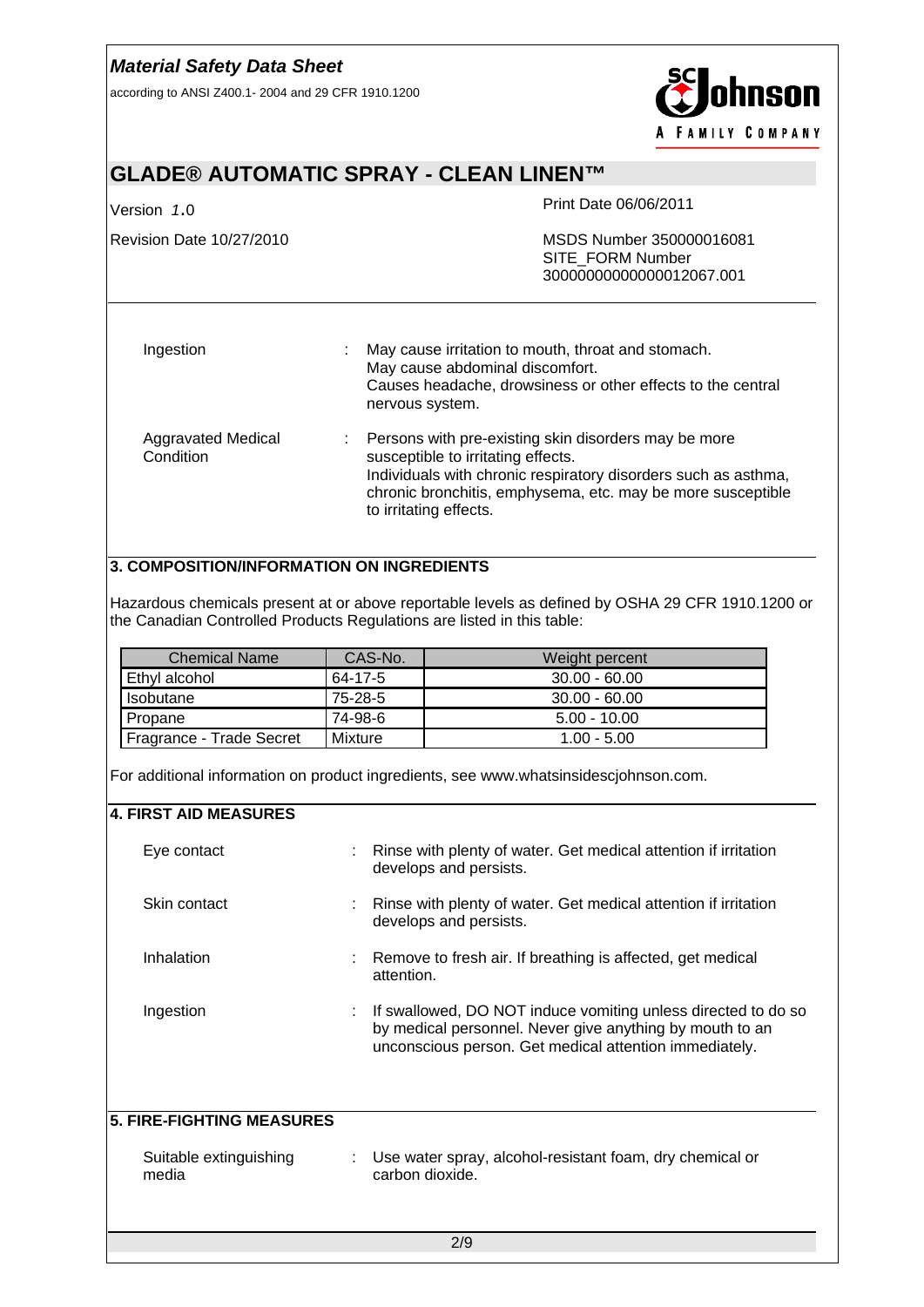according to ANSI Z400.1- 2004 and 29 CFR 1910.1200



| Version 1.0                              | Print Date 06/06/2011                                                                                                                                                                                                                                                                                                                                                                          |
|------------------------------------------|------------------------------------------------------------------------------------------------------------------------------------------------------------------------------------------------------------------------------------------------------------------------------------------------------------------------------------------------------------------------------------------------|
| Revision Date 10/27/2010                 | MSDS Number 350000016081<br>SITE_FORM Number<br>30000000000000012067.001                                                                                                                                                                                                                                                                                                                       |
| Specific hazards during fire<br>fighting | Aerosol Product - Containers may rocket or explode in heat of<br>fire. Burns with colourless flame.                                                                                                                                                                                                                                                                                            |
| Further information                      | Fight fire from maximum distance or protected area. Cool and<br>use caution when approaching or handling fire-exposed<br>containers. For large quantities of flammable liquids, consider<br>containment to prevent the spread of fire. Wear full protective<br>clothing and positive pressure self-contained breathing<br>apparatus. In case of fire and/or explosion do not breathe<br>fumes. |
| Flash point                              | $\lt$ -7 °C<br>< 19.4 °F<br>Method: Tag Closed Cup (TCC)<br>Note: Propellant                                                                                                                                                                                                                                                                                                                   |
| Lower explosion limit                    | Note: no data available                                                                                                                                                                                                                                                                                                                                                                        |
| Upper explosion limit                    | Note: no data available                                                                                                                                                                                                                                                                                                                                                                        |
|                                          |                                                                                                                                                                                                                                                                                                                                                                                                |
| <b>6. ACCIDENTAL RELEASE MEASURES</b>    |                                                                                                                                                                                                                                                                                                                                                                                                |
| Personal precautions                     | Remove all sources of ignition.<br>Wear personal protective equipment.                                                                                                                                                                                                                                                                                                                         |
| Environmental precautions                | Outside of normal use, avoid release to the environment.<br>÷                                                                                                                                                                                                                                                                                                                                  |
| Methods for cleaning up                  | If damage occurs to aerosol can:<br>Contain spillage, soak up with non-combustible absorbent<br>material, (e.g. sand, earth, diatomaceous earth, vermiculite)<br>and transfer to a container for disposal according to local /<br>national regulations (see section 13).<br>Use only non-sparking equipment.<br>Dike large spills.<br>Clean residue from spill site.                           |
| <b>7. HANDLING AND STORAGE</b>           |                                                                                                                                                                                                                                                                                                                                                                                                |
| <b>Handling</b>                          |                                                                                                                                                                                                                                                                                                                                                                                                |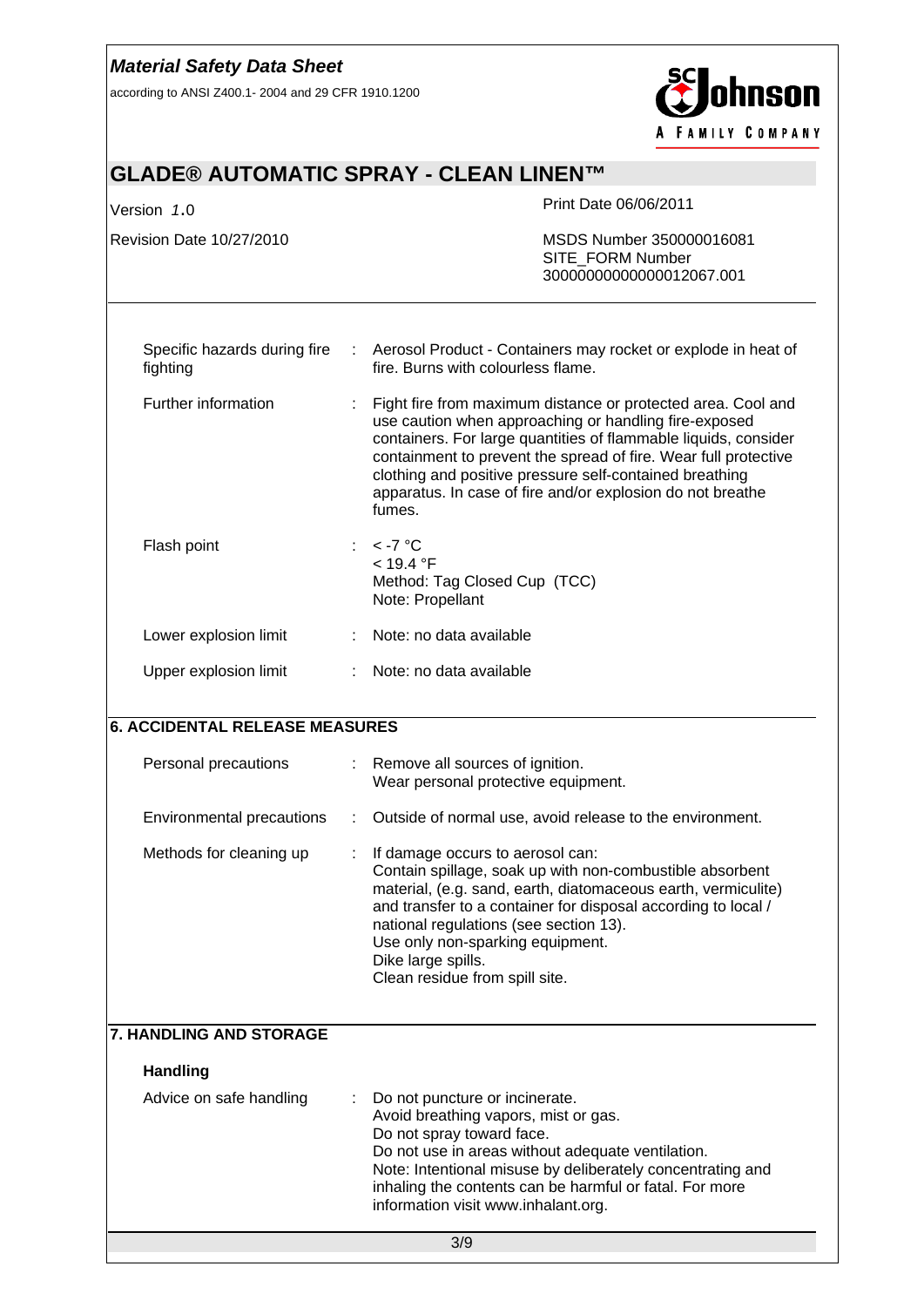according to ANSI Z400.1- 2004 and 29 CFR 1910.1200



## **GLADE® AUTOMATIC SPRAY - CLEAN LINEN™**

Version *1*.0 Print Date 06/06/2011

Revision Date 10/27/2010 MSDS Number 350000016081 SITE\_FORM Number 30000000000000012067.001

| Use only as directed.                   |  |
|-----------------------------------------|--|
| KEEP OUT OF REACH OF CHILDREN AND PETS. |  |

| Advice on protection<br>against fire and explosion | : Keep away from heat and sources of ignition.<br>Take measures to prevent the build up of electrostatic charge. |
|----------------------------------------------------|------------------------------------------------------------------------------------------------------------------|
|                                                    |                                                                                                                  |

#### **Storage**

| Requirements for storage | $\therefore$ Do not store at temperatures above 120 Deg. F (50 Deg C), as |
|--------------------------|---------------------------------------------------------------------------|
| areas and containers     | container may burst.                                                      |
|                          | Keep in a dry, cool and well-ventilated place.                            |

### **8. EXPOSURE CONTROLS/PERSONAL PROTECTION**

#### **Occupational Exposure Limits**

| Components    | CAS-No. | mg/m3 | ppm       | Non-<br>standard<br>units | <b>Basis</b>                |
|---------------|---------|-------|-----------|---------------------------|-----------------------------|
| Ethyl alcohol | 64-17-5 |       | 1,000 ppm |                           | <b>ACGIH</b><br><b>STEL</b> |
| Isobutane     | 75-28-5 |       | 1,000 ppm |                           | <b>ACGIH</b><br><b>TWA</b>  |
| Isobutane     | 75-28-5 |       | 1,000 ppm |                           | <b>ACGIH</b><br><b>TWA</b>  |
| Propane       | 74-98-6 |       | 1,000 ppm |                           | <b>ACGIH</b><br><b>TWA</b>  |

#### **Personal protective equipment**

#### *Respiratory protection*

|                        |  | Industrial setting : Use only with adequate ventilation. |
|------------------------|--|----------------------------------------------------------|
|                        |  | Household setting : No special requirements.             |
| <b>Hand protection</b> |  | No special requirements.                                 |
| <b>Eye protection</b>  |  |                                                          |
|                        |  | Industrial setting : No special requirements.            |
|                        |  | Household setting : No special requirements.             |
|                        |  |                                                          |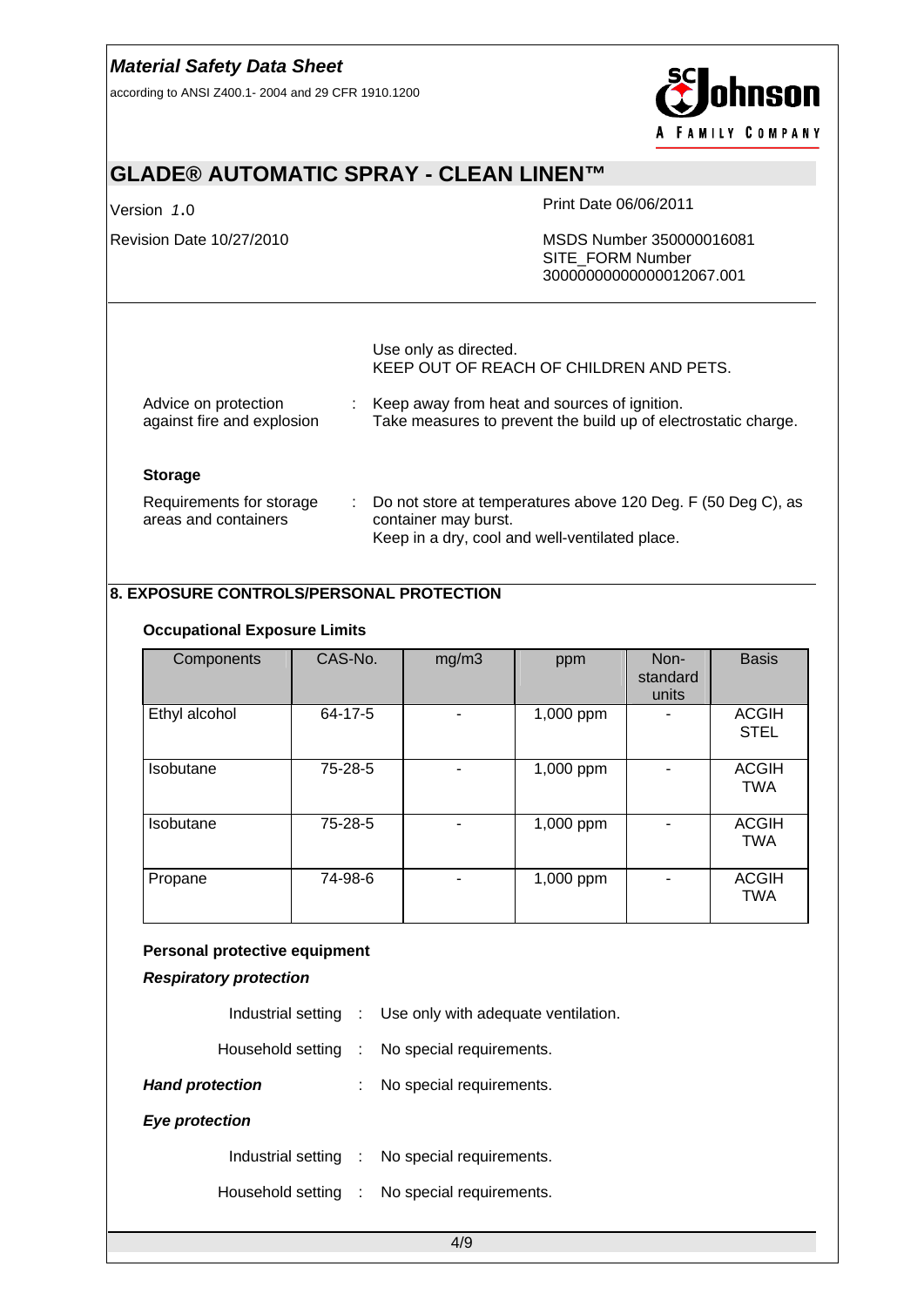according to ANSI Z400.1- 2004 and 29 CFR 1910.1200



# **GLADE® AUTOMATIC SPRAY - CLEAN LINEN™**

Version *1*.0 Print Date 06/06/2011

Revision Date 10/27/2010 MSDS Number 350000016081 SITE\_FORM Number 30000000000000012067.001

| Skin and body protection | : No special requirements.                                                                                  |
|--------------------------|-------------------------------------------------------------------------------------------------------------|
| <b>Hygiene measures</b>  | : Handle in accordance with good industrial hygiene and safety<br>practice. Wash thoroughly after handling. |

### **9. PHYSICAL AND CHEMICAL PROPERTIES**

| Form                                                           | t  | aerosol                                                                                        |
|----------------------------------------------------------------|----|------------------------------------------------------------------------------------------------|
| Color                                                          |    | clear                                                                                          |
| Odor                                                           | t  | pleasant                                                                                       |
| pH                                                             | t  | not applicable                                                                                 |
| Boiling point                                                  | ÷  | no data available                                                                              |
| Freezing point                                                 | t, | no data available                                                                              |
| Flash point                                                    |    | $\lt$ -7 °C<br>< 19.4 °F<br>Method: Tag Closed Cup (TCC)<br>Propellant                         |
| Evaporation rate                                               | ÷  | no data available                                                                              |
| Flammability (solid, gas)                                      | ÷  | Sustains combustion                                                                            |
| Lower explosion limit                                          | ÷  | no data available                                                                              |
| Upper explosion limit                                          | ÷  | no data available                                                                              |
| Vapour pressure                                                | ÷  | no data available                                                                              |
| Density                                                        |    | $0.653$ g/cm3<br>at 20 $\degree$ C                                                             |
| Water solubility                                               |    | no data available                                                                              |
| Viscosity, dynamic                                             | ÷  | no data available                                                                              |
| (California Air Resource<br>Board - CARB)<br>Total VOC (wt. %) |    | Volatile Organic Compounds : 97.9 % - does not include any applicable regulatory<br>exemptions |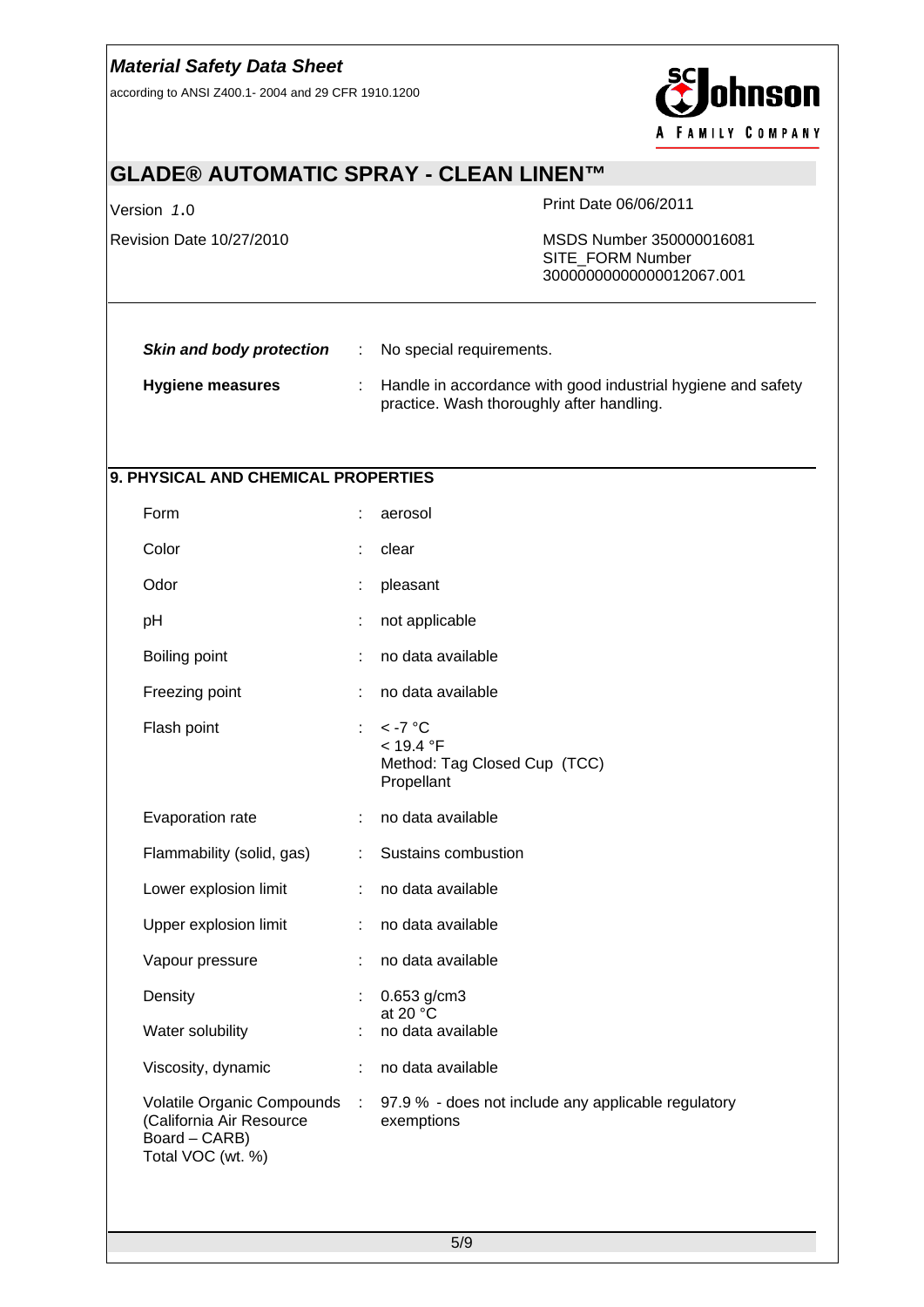according to ANSI Z400.1- 2004 and 29 CFR 1910.1200



# **GLADE® AUTOMATIC SPRAY - CLEAN LINEN™**

Version *1*.0 Print Date 06/06/2011

| <b>10. STABILITY AND REACTIVITY</b>       |                                                                               |  |  |  |  |
|-------------------------------------------|-------------------------------------------------------------------------------|--|--|--|--|
| Conditions to avoid                       | Heat, flames and sparks.<br>t                                                 |  |  |  |  |
| Materials to avoid                        | Strong oxidizing agents                                                       |  |  |  |  |
| Hazardous decomposition<br>products       | Thermal decomposition can lead to release of irritating gases<br>and vapours. |  |  |  |  |
| Hazardous reactions                       | Stable under recommended storage conditions.<br>÷.                            |  |  |  |  |
| <b>11. TOXICOLOGICAL INFORMATION</b>      |                                                                               |  |  |  |  |
| Acute oral toxicity                       | LD50<br>÷<br>estimated<br>5,000 mg/kg                                         |  |  |  |  |
| Acute inhalation toxicity                 | <b>LC50</b><br>÷<br>estimated<br>$> 5$ mg/l                                   |  |  |  |  |
| Acute dermal toxicity                     | LD50<br>estimated<br>> 2,000 mg/kg                                            |  |  |  |  |
| <b>Chronic effects</b><br>Carcinogenicity | no data available<br>÷                                                        |  |  |  |  |
| Mutagenicity                              | no data available<br>÷                                                        |  |  |  |  |
| Reproductive effects                      | no data available<br>÷.                                                       |  |  |  |  |
| Teratogenicity                            | no data available                                                             |  |  |  |  |
| Sensitisation                             | Not known to be a sensitizer.                                                 |  |  |  |  |
|                                           |                                                                               |  |  |  |  |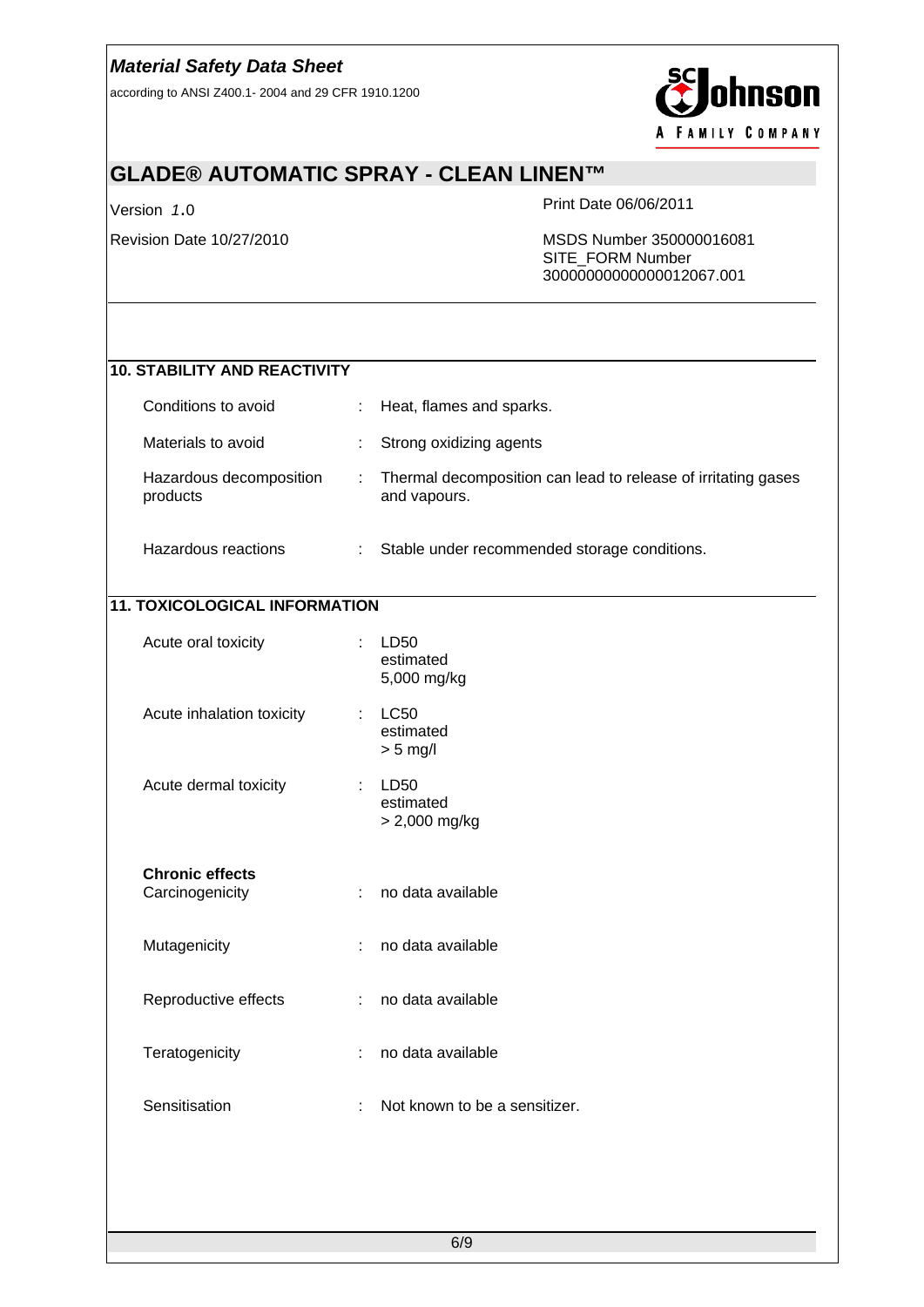according to ANSI Z400.1- 2004 and 29 CFR 1910.1200



# **GLADE® AUTOMATIC SPRAY - CLEAN LINEN™**

Version *1*.0 Print Date 06/06/2011

| <b>12. ECOLOGICAL INFORMATION</b>                                                               |                                                                                                                                                                                                                                                                             |  |  |  |  |  |
|-------------------------------------------------------------------------------------------------|-----------------------------------------------------------------------------------------------------------------------------------------------------------------------------------------------------------------------------------------------------------------------------|--|--|--|--|--|
| <b>Ecotoxicity effects</b>                                                                      | no data available<br>÷                                                                                                                                                                                                                                                      |  |  |  |  |  |
| <b>13. DISPOSAL CONSIDERATIONS</b>                                                              |                                                                                                                                                                                                                                                                             |  |  |  |  |  |
|                                                                                                 | Observe all applicable Federal, Provincial and State<br>regulations and Local/Municipal ordinances regarding<br>disposal.<br>Consumer may discard empty container in trash, or recycle<br>where facilities exist.                                                           |  |  |  |  |  |
| <b>14. TRANSPORT INFORMATION</b>                                                                |                                                                                                                                                                                                                                                                             |  |  |  |  |  |
| <b>Land transport</b>                                                                           |                                                                                                                                                                                                                                                                             |  |  |  |  |  |
| Proper shipping name<br>Class:<br>UN number<br>Packaging group:<br>Note:                        | U.S. DOT and Canadian TDG Surface Transportation:<br>UN 1950 AEROSOLS, Flammable, 2.1<br>2.1<br>1950<br>None.<br>SC Johnson ships this product as Consumer Commodity ORM-D<br>(non-bulk packages)                                                                           |  |  |  |  |  |
| Sea transport                                                                                   |                                                                                                                                                                                                                                                                             |  |  |  |  |  |
| IMDG:<br>٠<br>Proper shipping name<br>Class:<br>UN number:<br>Packaging group:<br>EmS:<br>Note: | UN 1950 AEROSOLS, Flammable, 2.1<br>2<br>1950<br>None.<br>$F-D$ , S-U<br>Limited quantities derogation may be applicable to this product,<br>please check transport documents.                                                                                              |  |  |  |  |  |
| Air transport                                                                                   |                                                                                                                                                                                                                                                                             |  |  |  |  |  |
| ICAO/IATA:<br>Proper shipping name<br>Class:<br>UN/ID No.:<br>Packaging group:<br>Note:         | UN 1950 AEROSOLS, Flammable, 2.1<br>2.1<br><b>UN 1950</b><br>None.<br>SC Johnson typically does not ship products via air, therefore it has<br>not been determined if the product container meets current<br>IATA/ICAO package criteria. Refer to IATA/ICAO Dangerous Goods |  |  |  |  |  |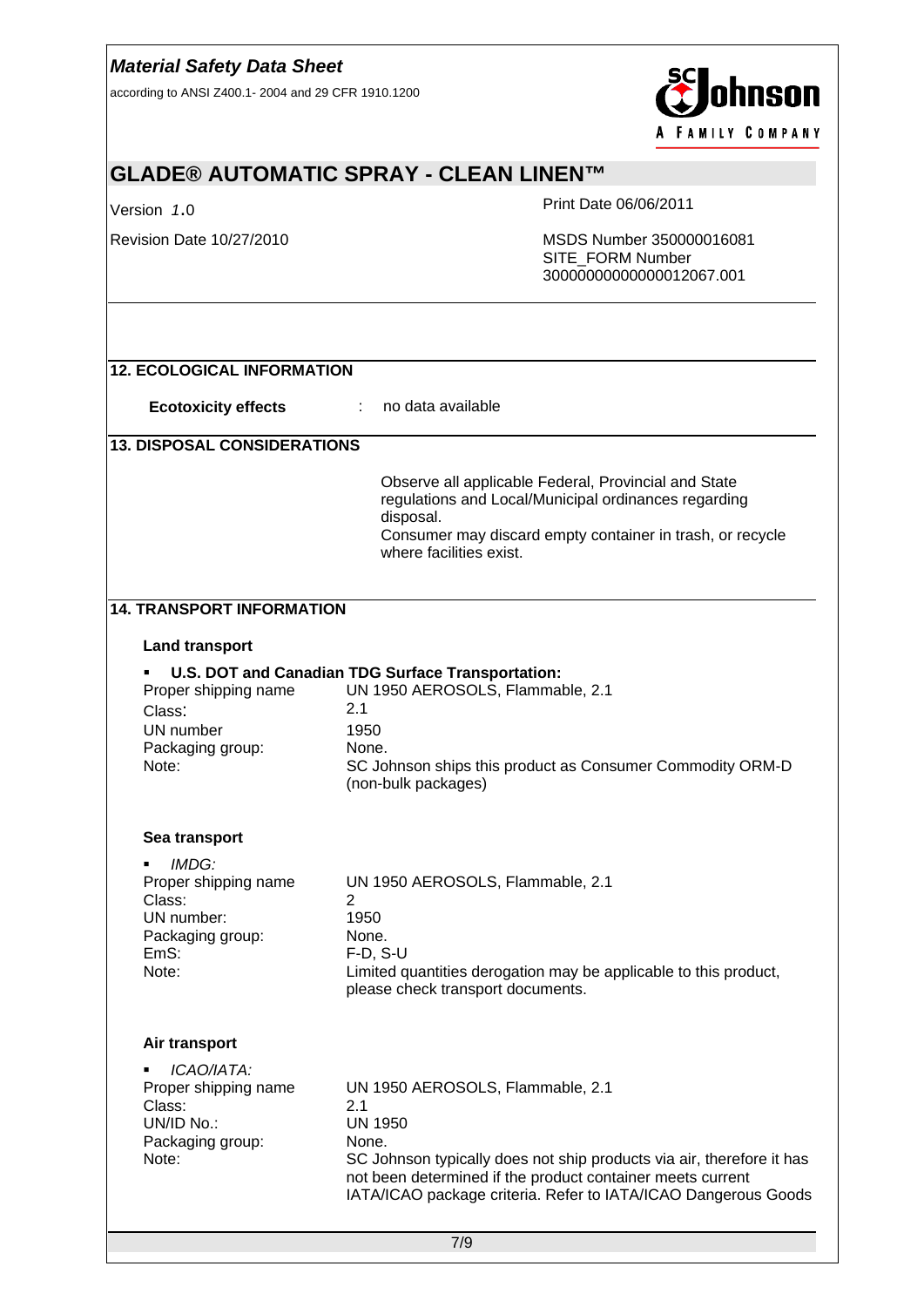according to ANSI Z400.1- 2004 and 29 CFR 1910.1200



# **GLADE® AUTOMATIC SPRAY - CLEAN LINEN™**

Version *1*.0 Print Date 06/06/2011

|                                   | Regulations for detailed instructions when shipping this item by air.                                                                                                                                                                                                                                                                                                                                                                                                                              |                                                                                                                                                        |                                                                                                                                                                                                                |  |  |  |
|-----------------------------------|----------------------------------------------------------------------------------------------------------------------------------------------------------------------------------------------------------------------------------------------------------------------------------------------------------------------------------------------------------------------------------------------------------------------------------------------------------------------------------------------------|--------------------------------------------------------------------------------------------------------------------------------------------------------|----------------------------------------------------------------------------------------------------------------------------------------------------------------------------------------------------------------|--|--|--|
| <b>15. REGULATORY INFORMATION</b> |                                                                                                                                                                                                                                                                                                                                                                                                                                                                                                    |                                                                                                                                                        |                                                                                                                                                                                                                |  |  |  |
|                                   |                                                                                                                                                                                                                                                                                                                                                                                                                                                                                                    |                                                                                                                                                        |                                                                                                                                                                                                                |  |  |  |
|                                   | <b>Notification status</b>                                                                                                                                                                                                                                                                                                                                                                                                                                                                         |                                                                                                                                                        | All ingredients of this product are listed or are excluded from<br>listing on the U.S. Toxic Substances Control Act (TSCA)<br>Chemical Substance Inventory.                                                    |  |  |  |
|                                   | Notification status                                                                                                                                                                                                                                                                                                                                                                                                                                                                                | All ingredients of this product comply with the New Substances<br>Notification requirements under the Canadian Environmental<br>Protection Act (CEPA). |                                                                                                                                                                                                                |  |  |  |
|                                   | California Prop. 65                                                                                                                                                                                                                                                                                                                                                                                                                                                                                |                                                                                                                                                        | This product is not subject to the reporting requirements under<br>California's Proposition 65.                                                                                                                |  |  |  |
|                                   | <b>Canada Regulations</b>                                                                                                                                                                                                                                                                                                                                                                                                                                                                          |                                                                                                                                                        | This product has been classified in accordance with hazard<br>criteria of the Controlled Products Regulations and the MSDS<br>contains all the information required by the Controlled Products<br>Regulations. |  |  |  |
|                                   | <b>16. OTHER INFORMATION</b>                                                                                                                                                                                                                                                                                                                                                                                                                                                                       |                                                                                                                                                        |                                                                                                                                                                                                                |  |  |  |
|                                   | <b>HMIS Ratings</b>                                                                                                                                                                                                                                                                                                                                                                                                                                                                                |                                                                                                                                                        |                                                                                                                                                                                                                |  |  |  |
|                                   | <b>Health</b>                                                                                                                                                                                                                                                                                                                                                                                                                                                                                      |                                                                                                                                                        | $\mathbf{1}$                                                                                                                                                                                                   |  |  |  |
|                                   | <b>Flammability</b>                                                                                                                                                                                                                                                                                                                                                                                                                                                                                |                                                                                                                                                        | 4                                                                                                                                                                                                              |  |  |  |
|                                   | 0<br><b>Reactivity</b>                                                                                                                                                                                                                                                                                                                                                                                                                                                                             |                                                                                                                                                        |                                                                                                                                                                                                                |  |  |  |
|                                   | <b>NFPA Ratings</b>                                                                                                                                                                                                                                                                                                                                                                                                                                                                                |                                                                                                                                                        |                                                                                                                                                                                                                |  |  |  |
|                                   | <b>Health</b><br>1                                                                                                                                                                                                                                                                                                                                                                                                                                                                                 |                                                                                                                                                        |                                                                                                                                                                                                                |  |  |  |
|                                   | <b>Fire</b><br>4                                                                                                                                                                                                                                                                                                                                                                                                                                                                                   |                                                                                                                                                        |                                                                                                                                                                                                                |  |  |  |
|                                   | <b>Reactivity</b><br>0                                                                                                                                                                                                                                                                                                                                                                                                                                                                             |                                                                                                                                                        |                                                                                                                                                                                                                |  |  |  |
|                                   | <b>Special</b>                                                                                                                                                                                                                                                                                                                                                                                                                                                                                     |                                                                                                                                                        |                                                                                                                                                                                                                |  |  |  |
|                                   | Further information<br>This document has been prepared using data from sources considered to be technically reliable.<br>It does not constitute a warranty, expressed or implied, as to the accuracy of the information<br>contained herein. Actual conditions of use are beyond the seller's control. User is responsible to<br>evaluate all available information when using product for any particular use and to comply with all<br>Federal, State, Provincial and Local laws and regulations. |                                                                                                                                                        |                                                                                                                                                                                                                |  |  |  |
|                                   | Prepared by:<br>SC Johnson Global Safety Assessment &<br><b>Regulatory Affairs (GSARA)</b>                                                                                                                                                                                                                                                                                                                                                                                                         |                                                                                                                                                        |                                                                                                                                                                                                                |  |  |  |
|                                   |                                                                                                                                                                                                                                                                                                                                                                                                                                                                                                    |                                                                                                                                                        |                                                                                                                                                                                                                |  |  |  |
|                                   |                                                                                                                                                                                                                                                                                                                                                                                                                                                                                                    |                                                                                                                                                        |                                                                                                                                                                                                                |  |  |  |
| 8/9                               |                                                                                                                                                                                                                                                                                                                                                                                                                                                                                                    |                                                                                                                                                        |                                                                                                                                                                                                                |  |  |  |
|                                   |                                                                                                                                                                                                                                                                                                                                                                                                                                                                                                    |                                                                                                                                                        |                                                                                                                                                                                                                |  |  |  |